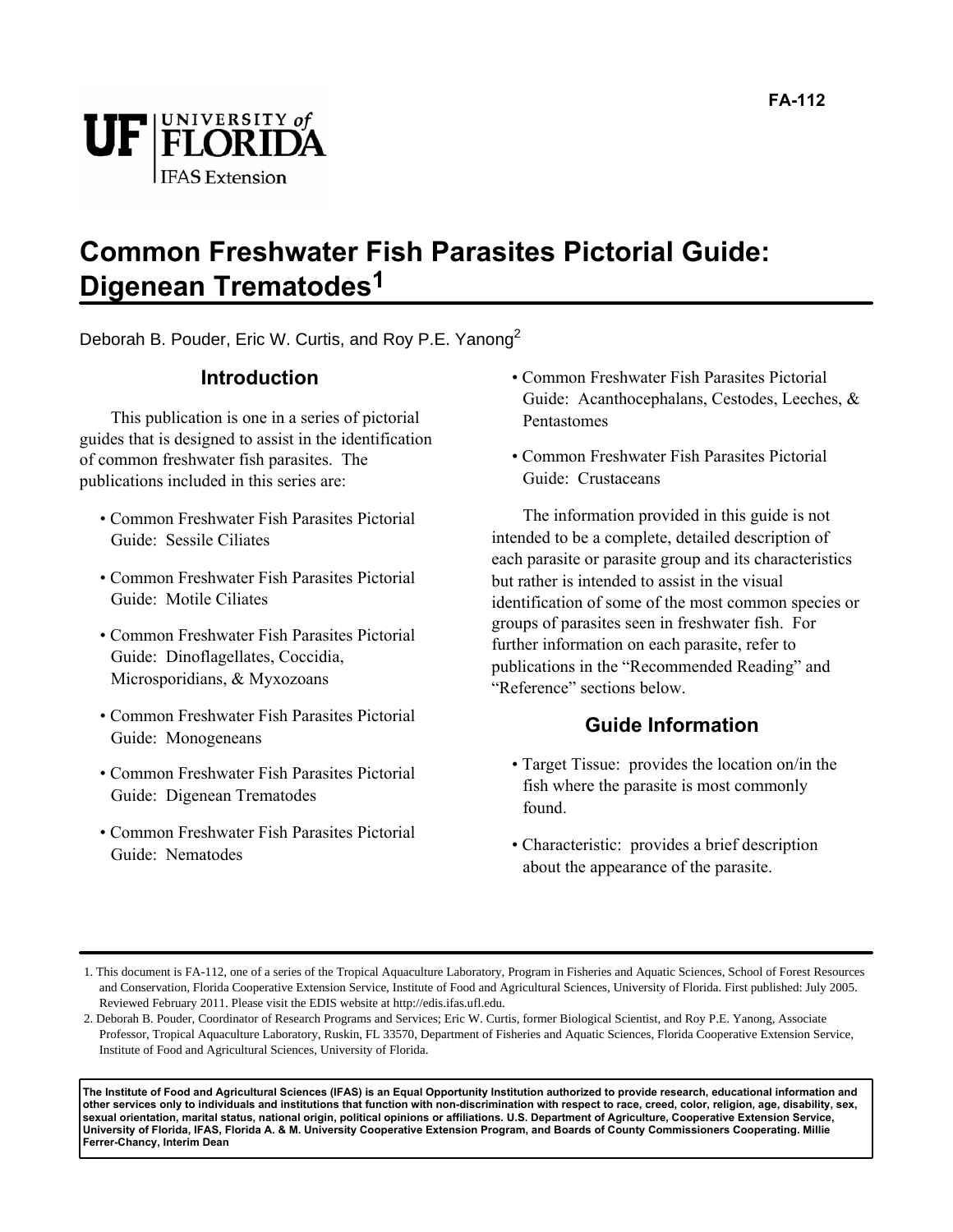- Size: provides the size or size range of the parasite.  $(1 \text{ µm} = 0.001 \text{ mm} = 0.0001 \text{ cm})$  ( $\text{µm}$ )  $=$  micron or micrometer; mm  $=$  millimeter; cm  $=$ centimeter)
- Movement: provides the type of movement, if any, of the parasite.
- Note: provides a brief comment of interest about the parasite.

### **Printing Tips**

For the best results as a pictorial guide, print this document in color on photo quality paper at a photo or "best" setting.

### **Recommended Reading**

SRAC Publication No. 410 Calculating Treatments for Ponds and Tanks. Southern Regional Aquaculture Center. http://srac.tamu.edu/410fs.pdf

SRAC Publication No. 475 Proliferative Gill Disease (Hamburger Gill Disease). Southern Regional Aquaculture Center. http://srac.tamu.edu/475fs.pdf

SRAC Publication No. 4701 Protozoan Parasites. Southern Regional Aquaculture Center. http://srac.tamu.edu/4701fs.pdf

UF/IFAS Circular 91 Nematode (Roundworm) Infections in Fish. http://edis.ifas.ufl.edu/FA091

UF/IFAS Circular 120 Fish Health Management Considerations in Recirculating Aquaculture Systems - Part 1: Introduction and General Principles. http://edis.ifas.ufl.edu/FA099

UF/IFAS Circular 121 Fish Health Management Considerations in Recirculating Aquaculture Systems - Part 2: Pathogens. http://edis.ifas.ufl.edu/FA100

UF/IFAS Circular 122 Fish Health Management Considerations in Recirculating Aquaculture Systems - Part 3: General Recommendations and Problem Solving Approaches. http://edis.ifas.ufl.edu/FA101

UF/IFAS Circular 716 Introduction to Freshwater Fish Parasites. http://edis.ifas.ufl.edu/FA041

UF/IFAS Circular 919 Stress--It's Role in Fish Disease. http://edis.ifas.ufl.edu/FA005

UF/IFAS Circular 920 *Ichthyophthirius multifiliis* (White Spot) Infections in Fish. http://edis.ifas.ufl.edu/FA006

UF/IFAS Circular 921 Introduction to Fish Health Management. http://edis.ifas.ufl.edu/FA004

UF/IFAS Fact Sheet FA-13 Use of Copper in Freshwater Aquaculture and Farm Ponds. http://edis.ifas.ufl.edu/FA008

UF/IFAS Fact Sheet FA-23 The Use of Potassium Permanganate in Fish Ponds. http://edis.ifas.ufl.edu/FA032

UF/IFAS Fact Sheet FA-28 Monogenean Parasites of Fish. http://edis.ifas.ufl.edu/FA033

UF/IFAS Fact Sheet FA-37 Use of Potassium Permanganate to Control External Infections of Ornamental Fish. http://edis.ifas.ufl.edu/FA027

UF/IFAS Fact Sheet FA-55 Submission of Fish for Diagnostic Evaluation. http://edis.ifas.ufl.edu/FA055

UF/IFAS Fact Sheet FA-90 Pentastomid Infections in Fish. http://edis.ifas.ufl.edu/FA090

UF/IFAS Fact Sheet FA-107 Common Freshwater Fish Parasites Pictorial Guide: Sessile Ciliates. http://edis.ifas.ufl.edu/FA107

UF/IFAS Fact Sheet FA-108 Common Freshwater Fish Parasites Pictorial Guide: Motile Ciliates. http://edis.ifas.ufl.edu/FA108

UF/IFAS Fact Sheet FA-109 Common Freshwater Fish Parasites Pictorial Guide: Flagellates. http://edis.ifas.ufl.edu/FA109

UF/IFAS Fact Sheet FA-110 Common Freshwater Fish Parasites Pictorial Guide: Dinoflagellates, Coccidia, Microsporidians, and Myxozoans. http://edis.ifas.ufl.edu/FA110

UF/IFAS Fact Sheet FA-111 Common Freshwater Fish Parasites Pictorial Guide: Monogeneans. http://edis.ifas.ufl.edu/FA111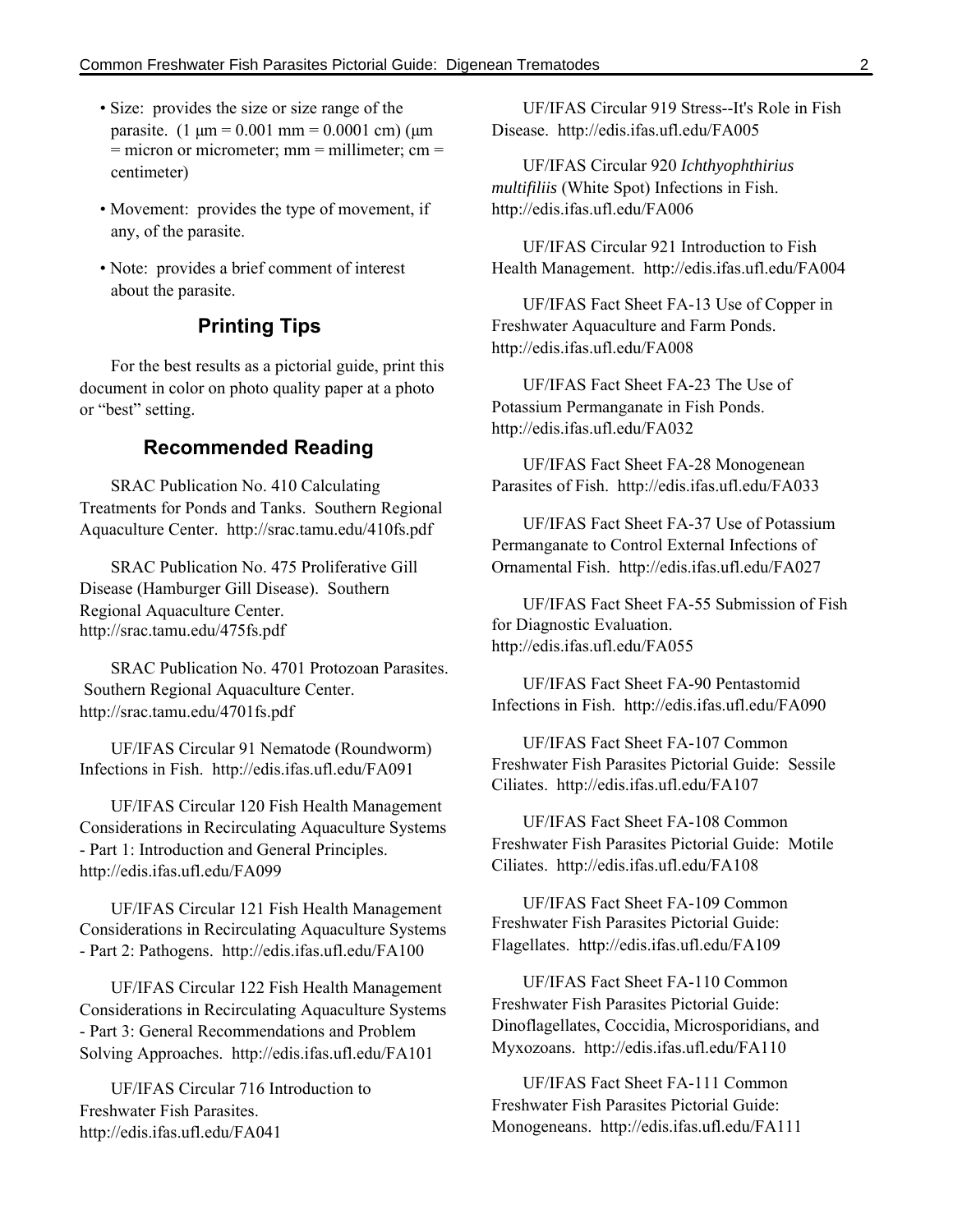UF/IFAS Fact Sheet FA-113 Common Freshwater Fish Parasites Pictorial Guide: Nematodes. http://edis.ifas.ufl.edu/FA113

UF/IFAS Fact Sheet FA-114 Common Freshwater Fish Parasites Pictorial Guide: Acanthocephalans, Cestodes, Leeches, and Pentastomes. http://edis.ifas.ufl.edu/FA114

UF/IFAS Fact Sheet FA-115 Common Freshwater Fish Parasites Pictorial Guide: Crustaceans. http://edis.ifas.ufl.edu/FA115

UF/IFAS Fact Sheet VM-67 Management of Hexamita in Ornamental Cichlids. http://edis.ifas.ufl.edu/VM053

UF/IFAS Fact Sheet VM-77 Use of Formalin to Control Fish Parasites. http://edis.ifas.ufl.edu/VM061

UF/IFAS Fact Sheet VM-78 Bath Treatment for Sick Fish. http://edis.ifas.ufl.edu/VM037

UF/IFAS Fact Sheet VM-85 "Red Sore Disease" in Game Fish. http://edis.ifas.ufl.edu/VM059

UF/IFAS Fact Sheet VM-86 Use of Salt in Aquaculture. http://edis.ifas.ufl.edu/VM007

UF/IFAS Fact Sheet VM-87 Sanitation Practices for Aquaculture Facilities. http://edis.ifas.ufl.edu/AE081

UF/IFAS Fact Sheet VM-104 *Cryptobia iubilans* in Cichlids. http://edis.ifas.ufl.edu/VM077

### **References**

Hoffman, G.L. 1999. Parasites of North American freshwater fishes. Cornell University Press, Ithaca, NY.

Longshaw, M. and S.W. Feist. 2001. Parasitic diseases. Pages 167-183 in W.H. Wildgoose, editor. BSAVA manual of ornamental fish, second edition. British Small Animal Veterinary Association, Gloucester, England.

Noga, E.J. 1996. Fish disease: diagnosis and treatment. Mosby-Yearbook, Inc., St. Louis, MO.

Stoskopf, M.K. 1993. Fish medicine. W.B. Saunders Company, Philadelphia, PA.

Woo, P.T.K., editor. 1995. Fish diseases and disorders, volume 1: protozoan and metazoan infections. CAB International, Wallingford, United Kingdom.